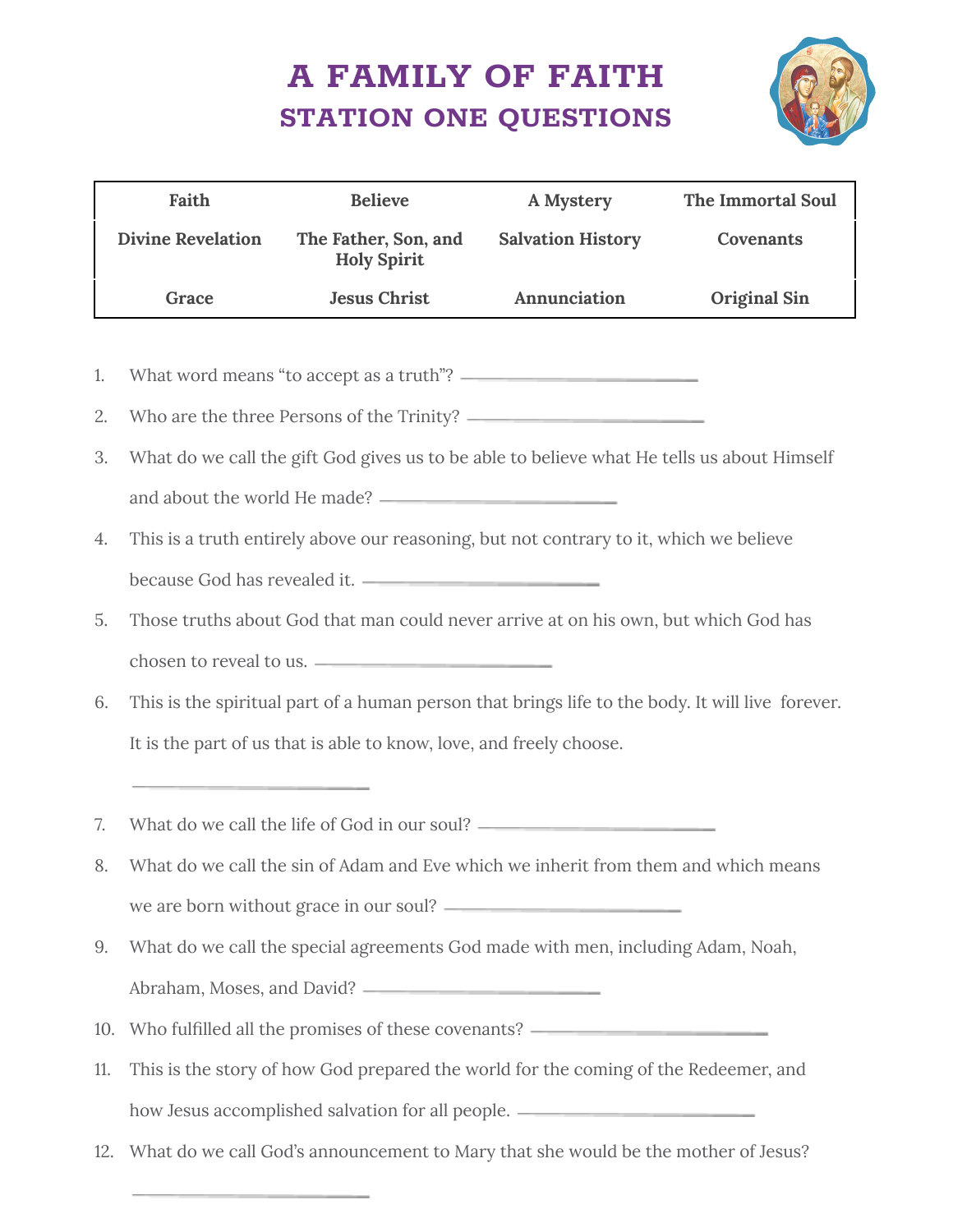## **A FAMILY OF FAITH STATION TWO QUESTIONS**



| The Incarnation                                                                                   | 40 days | <b>General Judgement</b>                                                                     | Ascension               |  |
|---------------------------------------------------------------------------------------------------|---------|----------------------------------------------------------------------------------------------|-------------------------|--|
| The Paschal Mystery The Resurrection                                                              |         | "Your Word"                                                                                  | Particular<br>Judgement |  |
| "Life"                                                                                            | Redeem  | He is God                                                                                    | A Miracle               |  |
| 1.                                                                                                |         | What do we call Christ's visible departure and return to Heaven 40 days after the            |                         |  |
|                                                                                                   |         |                                                                                              |                         |  |
| 2.                                                                                                |         | How many days after Easter did Jesus ascend into heaven? _______________________             |                         |  |
| 3.<br>What truth did Jesus teach us about Himself when He healed the sick, calmed the sea, raised |         |                                                                                              |                         |  |
|                                                                                                   |         |                                                                                              |                         |  |
| 4.                                                                                                |         | What do we call an event observed by people that goes beyond the laws of nature and thus     |                         |  |
|                                                                                                   |         |                                                                                              |                         |  |
| 5.                                                                                                |         | It was through this greatest miracle of Jesus that He showed the truth that He was God.      |                         |  |
| ______                                                                                            |         |                                                                                              |                         |  |
| 6.                                                                                                |         | What word literally means to exchange or buy something back, or to release from blame or     |                         |  |
| $\text{debt?} \qquad \qquad \text{d} \text{ebt?}$                                                 |         |                                                                                              |                         |  |
| 7.                                                                                                |         | What do we call the Passion, death, and Resurrection of Jesus Christ?                        |                         |  |
|                                                                                                   |         |                                                                                              |                         |  |
| 8.                                                                                                |         | Jesus said "I am the way, the truth and the" what? _____________________________             |                         |  |
| 9.                                                                                                |         | The Blessed Virgin Mary said to the angel, "Behold, I am the handmaid of the Lord. Be it     |                         |  |
|                                                                                                   |         |                                                                                              |                         |  |
|                                                                                                   |         | 10. What do we call the truth that the Second Person of the Blessed Trinity entered time and |                         |  |
|                                                                                                   |         |                                                                                              |                         |  |
| 11.                                                                                               |         | What do we call the judgment of a person by Christ immediately after death?                  |                         |  |
|                                                                                                   |         |                                                                                              |                         |  |

12. What do we call the event at the end of the world when everyone's eternal destiny will be made known to all?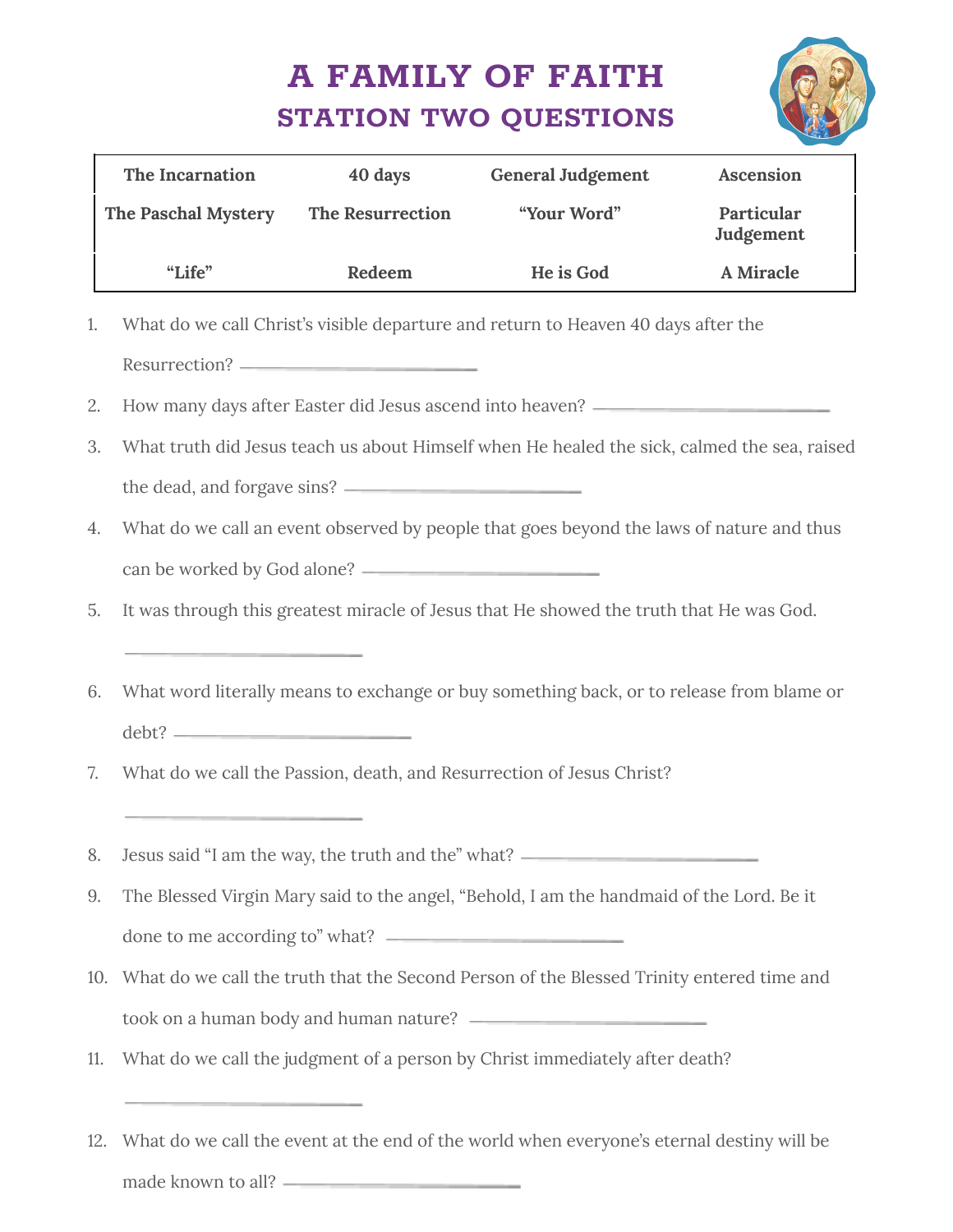## **A FAMILY OF FAITH STATION THREE QUESTIONS**



|     | Pentecost                                                                                                            | The Holy Spirit                                                                                  | St. Peter           | <b>Jesus Christ</b>            |  |  |
|-----|----------------------------------------------------------------------------------------------------------------------|--------------------------------------------------------------------------------------------------|---------------------|--------------------------------|--|--|
|     | One, Holy, Catholic,<br>and Apostolic                                                                                | Teach, Sanctify, and<br>Govern                                                                   | <b>The Apostles</b> | The Seven<br><b>Sacraments</b> |  |  |
|     | <b>A</b> Sacrament                                                                                                   | Founder,                                                                                         | Universal           | <b>Successors</b>              |  |  |
|     |                                                                                                                      | <b>Mission</b>                                                                                   | World               |                                |  |  |
| 1.  |                                                                                                                      |                                                                                                  |                     |                                |  |  |
| 2.  |                                                                                                                      |                                                                                                  |                     |                                |  |  |
| 3.  |                                                                                                                      |                                                                                                  |                     |                                |  |  |
| 4.  |                                                                                                                      |                                                                                                  |                     |                                |  |  |
| 5.  |                                                                                                                      | At Pentecost Jesus sent the Holy Spirit to empower the Apostles to carry on His mission to       |                     |                                |  |  |
|     | the $\qquad$                                                                                                         |                                                                                                  |                     |                                |  |  |
| 6.  |                                                                                                                      |                                                                                                  |                     |                                |  |  |
| 7.  |                                                                                                                      |                                                                                                  |                     |                                |  |  |
|     | <u> 1989 - Jan James James Jan James James Jan James James James James James James James James James James James</u> |                                                                                                  |                     |                                |  |  |
| 8.  |                                                                                                                      |                                                                                                  |                     |                                |  |  |
|     |                                                                                                                      | we can call the Church holy.                                                                     |                     |                                |  |  |
| 9.  |                                                                                                                      | What does the word catholic mean in the context of the marks of the Church?                      |                     |                                |  |  |
|     |                                                                                                                      |                                                                                                  |                     |                                |  |  |
|     |                                                                                                                      | 10. The Church is apostolic. This means it is founded on whom? _________________                 |                     |                                |  |  |
| 11. |                                                                                                                      |                                                                                                  |                     |                                |  |  |
|     |                                                                                                                      | consecrated by a bishop who was consecrated by a bishop-and so on, over 2,000                    |                     |                                |  |  |
|     |                                                                                                                      | years-who was consecrated by the Apostles.                                                       |                     |                                |  |  |
| 12. |                                                                                                                      | What is an outward sign instituted by Christ to give grace? ____________________                 |                     |                                |  |  |
|     |                                                                                                                      | 13. What are: Baptism, Confirmation, Eucharist, Reconciliation, Anointing of the Sick, Marriage, |                     |                                |  |  |
|     |                                                                                                                      |                                                                                                  |                     |                                |  |  |